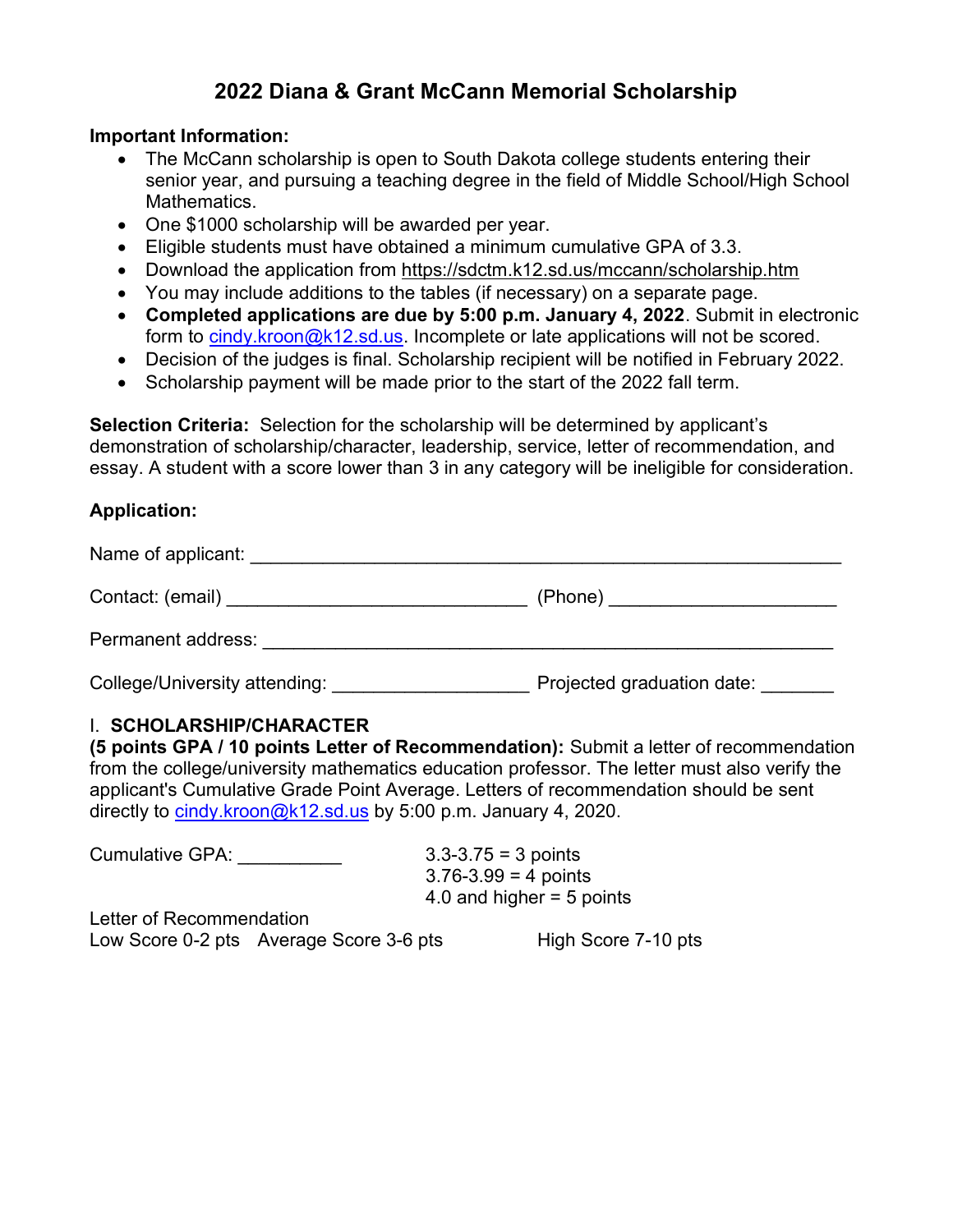II. LEADERSHIP (5 points): Teacher leaders demonstrate the following qualities: resourcefulness, dependability, inspiring positive behavior in others, delegating responsibilities, contributing ideas to the well-being of school and community, and holding school offices or positions of responsibility in the community and/or work.

Complete the following chart with evidence of your leadership. Include the name, email, and phone number of the adult supervisor in the space provided.

| <b>Leadership Position</b> | Year in College<br>(Please select) |  | Job Description | <b>Adult Supervisor</b><br>(name and contact info) |
|----------------------------|------------------------------------|--|-----------------|----------------------------------------------------|
|                            | Fr So Ju Sr                        |  |                 |                                                    |
|                            | Fr So Ju Sr                        |  |                 |                                                    |
|                            | Fr So Ju Sr                        |  |                 |                                                    |

III. SERVICE (5 points): Service is defined through the voluntary contributions (no financial compensation) made by the student to the school or community. Service Leaders provide assistance to others cheerfully and enthusiastically with a courteous and positive spirit.

Complete the following chart with evidence of your service. Include the name, email, and phone number of the adult supervising your service in the space provided.

| <b>Service Activity</b> | Year<br>(Please select) |  |          |  | Hours-<br>Indicate<br>total, weekly,<br>monthly, etc. | Description of<br>Service | <b>Adult Supervisor</b><br>(name & contact info) |
|-------------------------|-------------------------|--|----------|--|-------------------------------------------------------|---------------------------|--------------------------------------------------|
|                         | Fr -                    |  | So Ju Sr |  |                                                       |                           |                                                  |
|                         | Fr                      |  | So Ju Sr |  |                                                       |                           |                                                  |
|                         | Fr i                    |  | So Ju Sr |  |                                                       |                           |                                                  |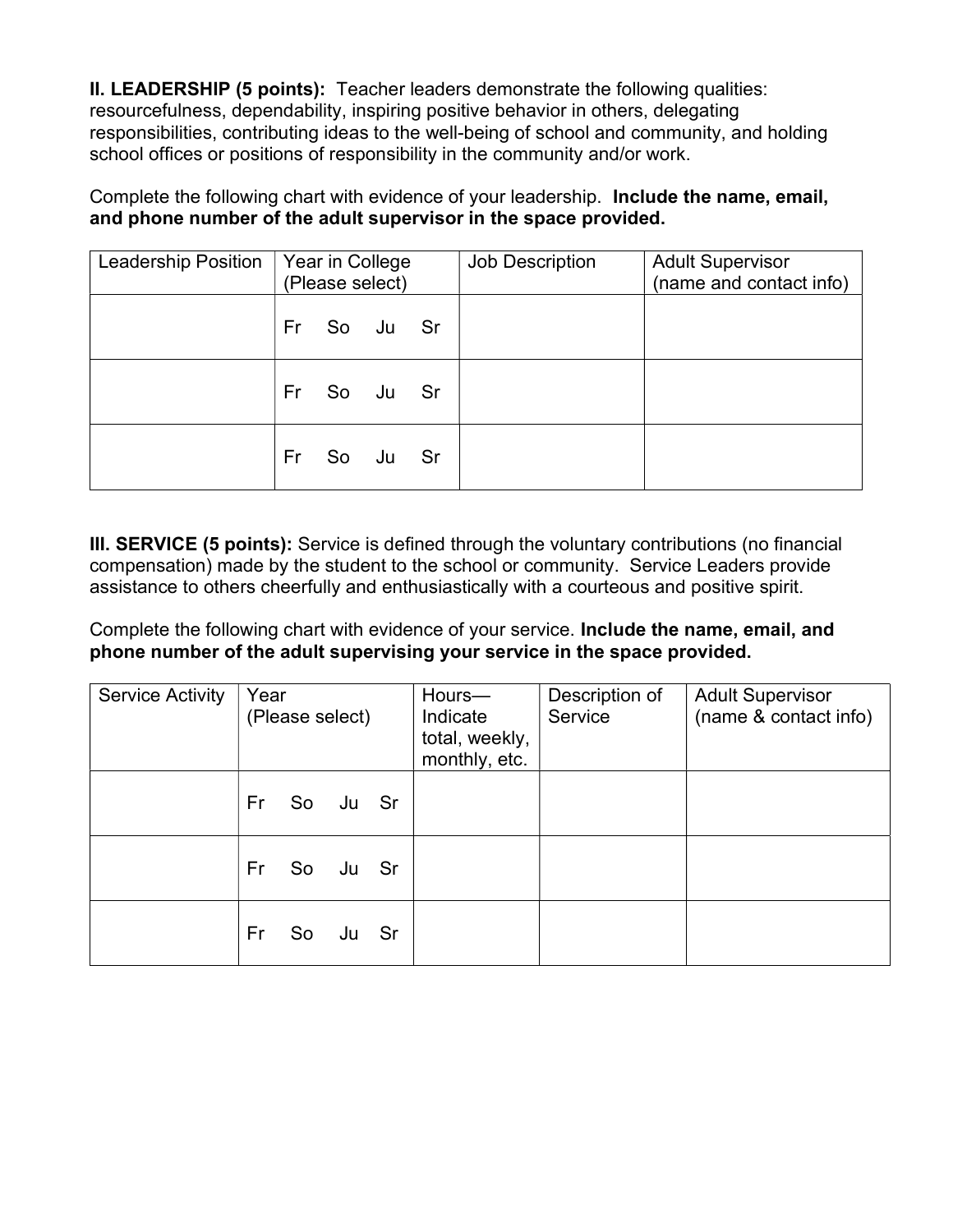IV. Essay (25 points): Respond in the space provided below (500 words or less).

Low Score 0-8 pts Fails to, or shows a weak attempt at addressing prompts

Average Score 9-16 pts Addresses prompts

High Score 17-25 pts Provides clear descriptions and includes evidence when addressing prompts

- 1. If you could change one thing about yourself, what would it be?
- 2. What were the factors that influenced you to become a mathematics teacher?
- 3. Define success in mathematics teaching. What are the requirements for success?